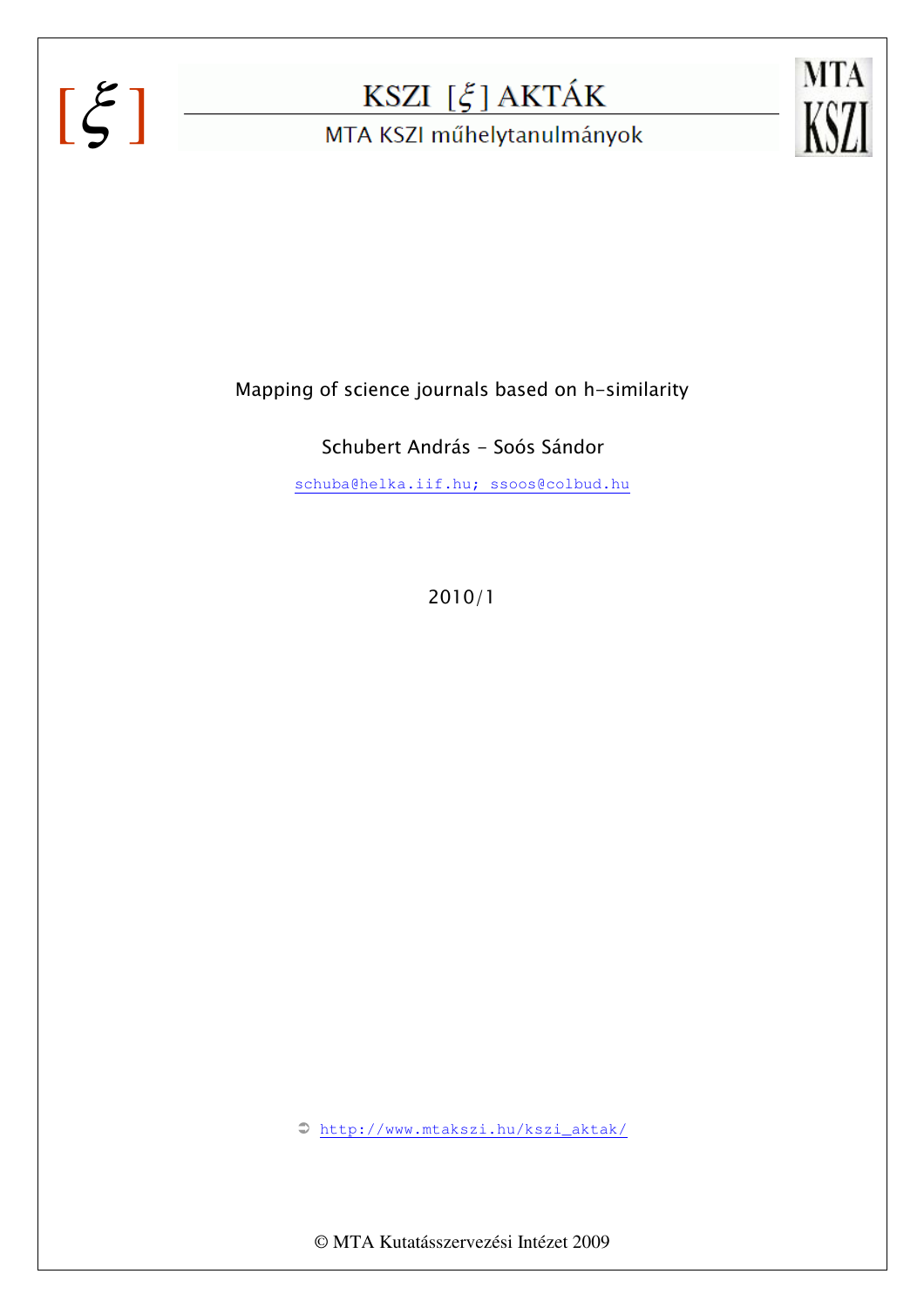## **Mapping of science journals based on h-similarity**

ANDRÁS SCHUBERT, SÁNDOR SOÓS

Institute for Research Policy Studies, Hungarian Academy of Sciences, Budapest, Hungary

### **Introduction**

Recently (Schubert, 2010), a similarity measure of journals has been introduced on the basis of the h-index concept of Hirsch (2005) applied to the co-reference strength of journal pairs. In this paper an attempt is made to use this h-similarity measure for clustering science journals, and thereby to gain a structural map of science fields.

The h-similarity between journals A and B has been defined through their ranked cited journal list. The hcore of a ranked cited journal list is the largest top h-element list with each item having at least h citations. Then we can define the h-similarity of two journals as

 $h_{A,B} = |H_A \cap H_B|/|H_A \cup H_B|$ ,

where  $h_{A,B}$  is the h-similarity between journals A and B, the sets  $H_A$  and  $H_B$  are the h-cores of A and B, respectively, ∩ denotes the intersection, ∪ denotes the union and | | denotes the cardinality of sets. The hsimilarity is a Jaccard-type similarity measure with a range [0, 1] that has value 0 if and only if the two hcores have no common elements and has value 1 if and only if the two h-cores contain identical elements in whatever order.

In (Schubert, 2010), the h-similarity measure was found to be useful in defining comparison standards for journal citation rates (such as impact factors), and the possibility of using it as a basis for thematic clustering of journals has been raised.

In the present paper, an attempt is made to realize this latter option.

#### **Methodology**

The set of journals covered by the 2006 Science Citation Index Journal Citation Reports (SCI JCR 2006) database, with approximately 6000 elements, was subjected to a clustering procedure (or, more precisely, a community detection exercise) utilizing h-similarity as the underlying similarity measure. Beyond classification of journals into fields and subfields, the auxiliary aim of the experiment was to explore the relationship of this novel classification to existing ones, of which the most straightforward and first example is the system of subject categories used by the Essential Science Indicators (ESI) database of Thomson– Reuters (formerly, ISI). In this respect, our approach was related to a recent study of Janssens et al. (Janssens, Zhang, De Moor & Glänzel, 2009), where the results of a hybrid clustering technique, based on both textual characteristics and cross-citation patterns of journals, were contrasted with the ESI classification scheme. ESI classifies the journals covered by the Thomson–Reuters databases into 22 categories (see Table 1). The ESI system (unlike several other classification scheme used in Thomson–Reuters databases) does not allow multiple classification, so each journal is assigned to exactly one of the 22 categories. However, as opposed to the previous study, we did not seek for a 22-cluster solution in our experiment. Instead of a direct comparison of h-clusters and ESI-fields, we attemted to characterize the emerging clusters in terms of ESI categories and vice versa, providing also an interpretation of them in terms of each other.

As the first step, we computed the pairwise h-similarities of the 6000 titles. The resulting proximity matrix, or, rather, the list of weighted journal pairs was conceived as the edgelist of a similarity graph, i.e. a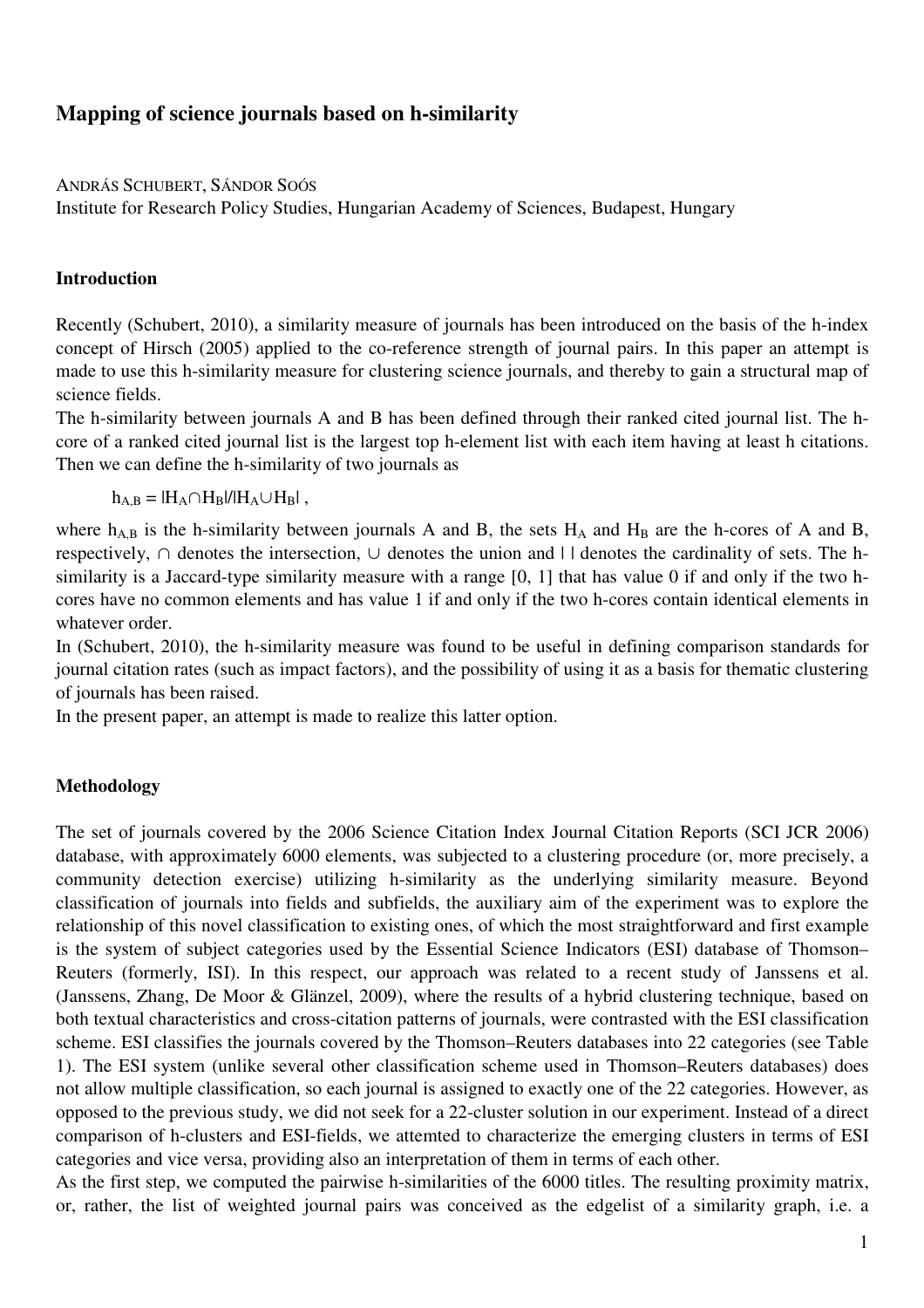weighted graph expressing the similarity pattern of the the domain. The basic idea w.r.t. partitioning the domain to journal sets representing fields and subfields was then to find subgraphs (communities) in this large network of journals that are (1) dense (in the sense that most members are similar to most other ones) and (2) strongly connected (meaning a high sum of h-similarity values). The criteria were to ensure that the groups this procedure yielded would be relatively coherent and valid.

To this end, a community detection method was chosen to be applied on the large network of titles that took into account edge weights (h-similarity values) of the graph. We used the Walktrap Community Findig (WCF) algorithm (Pons & Latapy (2005) as implemented in the igraph R package by Pons & Csardi (no date) and Csardi & Nepusz (2006), that attempts to find dense subgraphs by random walks. The underlying idea for this algorithm is that short random walks with the probabilities determined by the edge weights are likely to circumscribe a community in the above sense.

The WCF algorithm works in an agglomerative fashion, starting with the strongest communities and merging the closest ones in consecutive steps until the whole network is reconstructed. This procedure allowed us to select particular levels of agglomeration, yielding a hierarchical classification, according to some optimization criteria. For optimization we used the modularity function of Newman and Girvan (Girvan & Newman, 2002; Girvan & Newman, 2004; Newman, 2006):

$$
Q = \frac{1}{2m} \sum_{i,j} A_{ij} - \frac{k_i k_j}{2m} \delta(c_i, c_j),
$$

where *m* is the number of edges,  $A_{i,j}$  is the corresponding element (weight) of the similarity matrix,  $k_i$  and  $k_j$ are the degrees of the corresponding nodes,  $c_i$  and  $c_j$  are the cluster indices the two node belongs to, respectively.  $\delta(c_i, c_j)$  is a function that equals to 1 where both nodes are the same clusters  $(c_i = c_j)$ , and 0 otherwise. Informally speaking, the function measures how "modular" a given network is under a certain partition of its nodes (community structure), in how separated the different node types (clusters) from another. Using this measure as the object function to be maximized, we selected the community structure of highest modularity as the level of aggregation to be evaluated and compared to the ESI system.

#### **Results and discussion**

Subjecting our h-similarity matrix to the WCF algorithm and maximizing modularity as the object function we obtained the following results. The value of the modularity function reached its single maximum – after a slow and gradual increase and before a sudden fall – at a cluster structure with 61 clusters. Due to the agglomerative nature of the process, it was the most inclusive level of aggregation, representing the general fields within this context. As such, this level was also the most appropriate for comparison with the ESI categorization that maps journals onto the top level of its field hierarchy. The size distribution (Figure 1) resulted from the solution providing 61 fields, being rather asymmetric and skewed, indicates two "giant" fields (with 1214 and 904 titles), a few extensive fields (between 200 and 400 journals) and many middlesized or small categories (with less than 200 journals).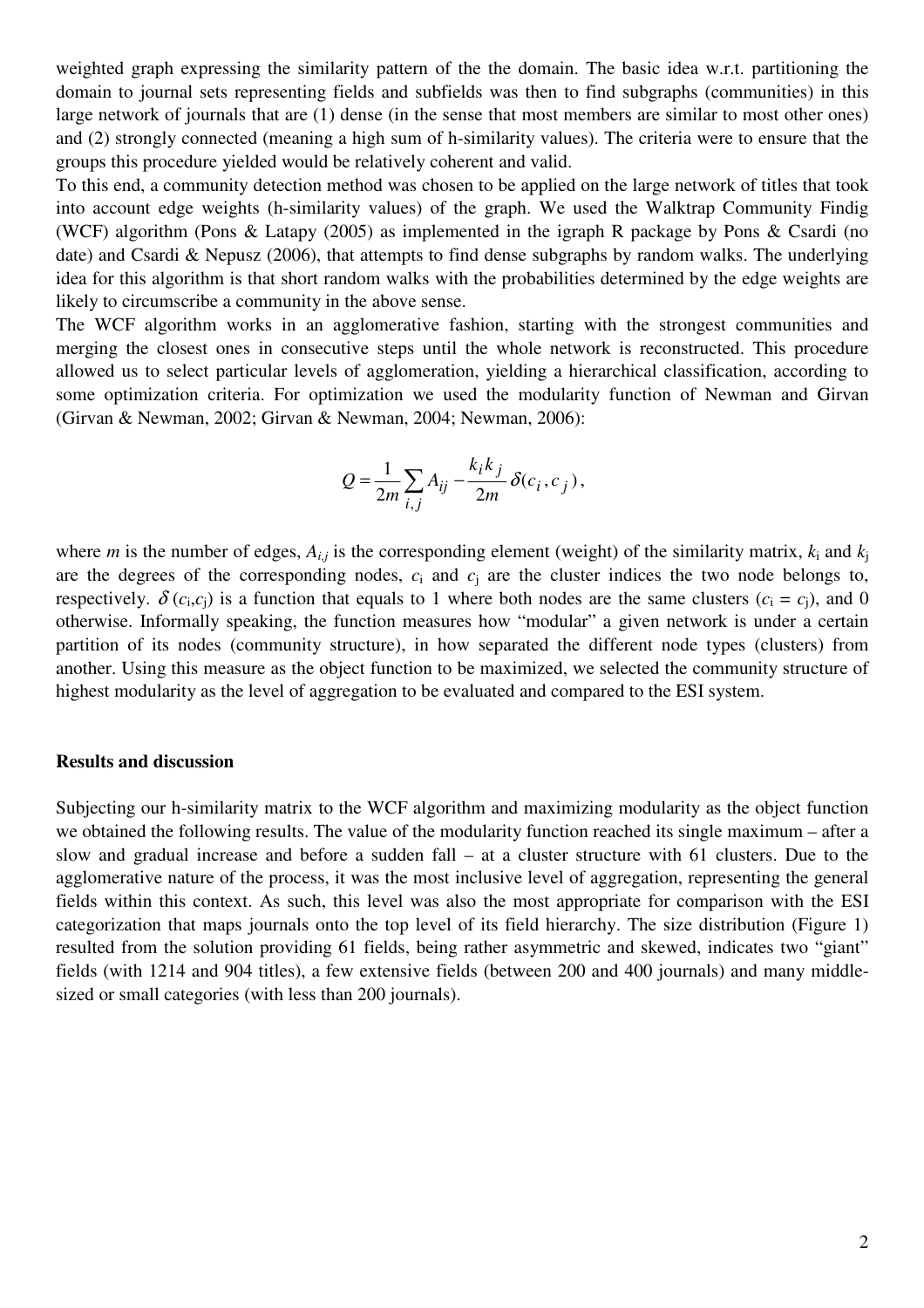

To interpret these results, we generated a profile for each cluster based on the ESI categorization of the titles included: The fields yielded by the clustering based on h-similarity (hereafter: h-fields or h-clusters) were characterized by the frequency distribution of ESI categories covered by the cluster in question. This mapping between h-clusters and the ESI system immediately revealed that the two outstanding fields – as it could be expected – each instantiated a prominent area of the life sciences. In the first cluster (n=1214) clinical medicine, biology and biochemistry, molecular biology/genetics and pharmacology/toxicology jointly account for more than 60% of the content, on the basis of which it can be considered a fairly coherent field of biotechnology. The second cluster has an even more explicit orientation, since it is clearly dominated by clinical medicine (with more than 80% share among ESI areas).

In general, we can state that, in all cases, h-clusters emerged as rather coherent fields in terms of ESI categories. Though cluster profiles showed somewhat varying distributions, from one heavily contributing ESI field (like in the case above) to a couple of characteristic categories, the top contributors, also covering the majority of the journals included, consistently identified the meaning of each cluster. Cluster profiles with the top contributors are depicted in Table 1.

In order to gain better understanding of the relationship of the two systems (h-clusters vs. ESI), we also created an inverse mapping relative to the one described above. At this time, profiles were assigned to ESI fields in terms of journal memberships in h-clusters, yielding a frequency distribution of contributing hclusters for each ESI category. The exercise showed that, from the perspective of h-similarity, ESI fields are quite broad or diverse categories in many cases. Computer science, for example, as being in close relation with many fields from the methodological perspective, and as a research area on its own, is such an inhomogeneous ESI category; while chemistry, on the other extreme, turns out to be a highly self-contained area. To quantify the h-similarity structure of ESI categories, we used the well-known Shannon index, the latter being a well-comprehensible measure of the position of a category on the uniformity–heterogeneity scale: the more heterogeneous a category is, the higher is the value of the Shannon index (also called entropy or diversity depending on the context of application). Diversity values for each ESI category are reported in Figure 2: Engineering is the top rated, or the most diverse ESI field; computer science, social sciences in general and the field of economics and business are the rest in the top four. On the other extreme, microbiology and immunology behave as monolithic: in general, the life sciences and chemistry tend to bear a value below the average diversity.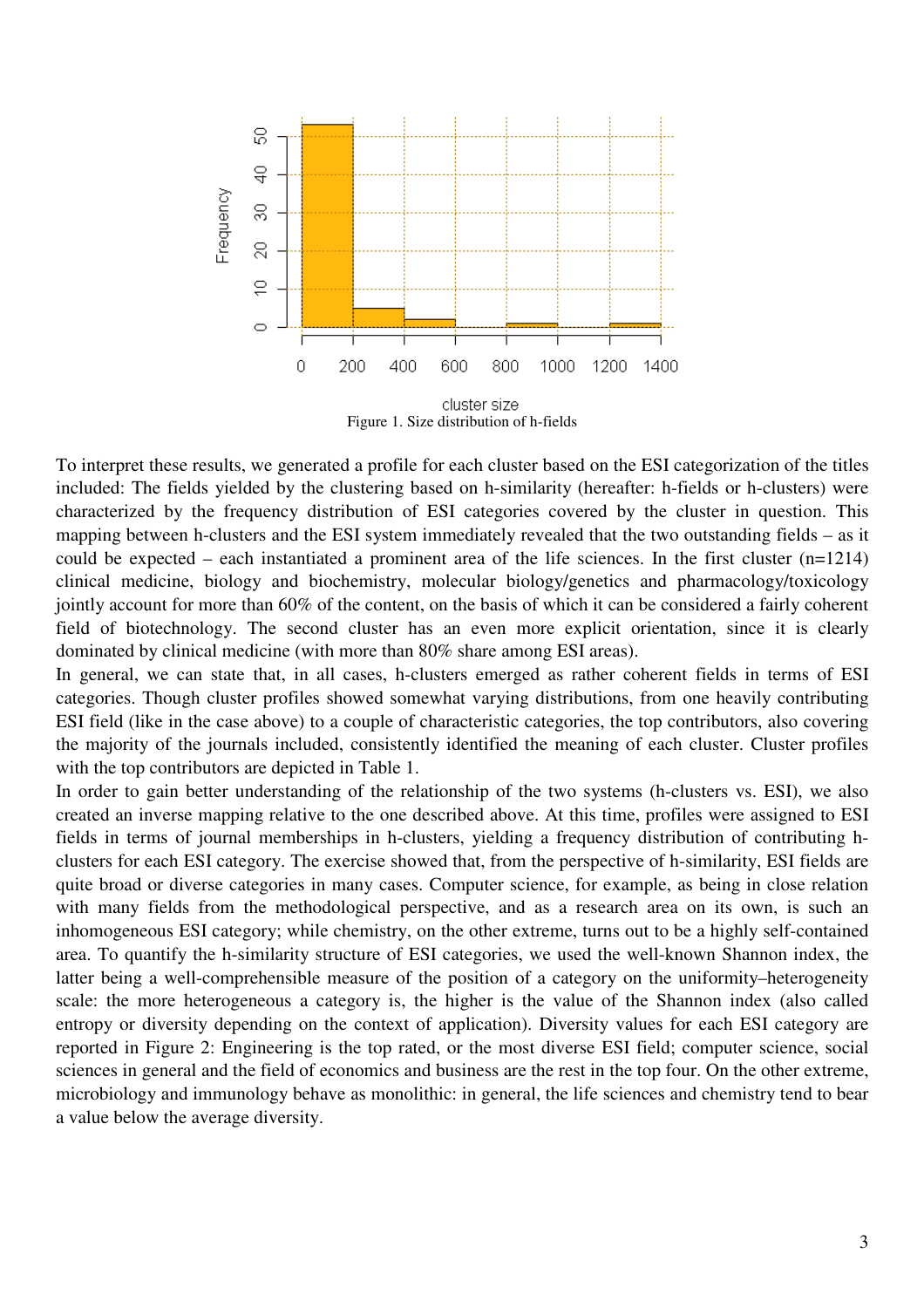*Figure 2.* Diversity of ESI categories in terms of h-fields



*Figure 2.* Diversity of ESI categories in terms of h-fields (The abbreviations of the ESI categories are resolved in Table 1.)

In order to capture all of the relations discussed so far in an expressive manner, we conducted a correspondence analysis (CA) upon the cross-tabulation of h-clusters and ESI fields as journal features or variables. In this way, by modelling h-clusters as ESI-profile points and vice versa, CA makes it possible to explore (1) the position of h-clusters relative to each other as determined by the ESI contributions, (2) the relative position of ESI fields based upon h-fields and also – with some limitations – (3) the relation between the two partitions. It is most striking from the results, as shown in Figure 3, that field-points in both taxonomy are clearly separated and organized into well-readable regions: the bottom right quadrant constitutes the biomedical life sciences, the upper right quadrant is for the environmental sciences. There is a relatively standalone point for chemistry, that is in accord with our previous observations concerning the field. On the left side, along the horizontal reference line lie the physical and engineering sciences (both applied and general), and the bottom left quadrant provides space for traditionally mathematically-oriented social sciences (economics and business). In this corner, as a distant point, we can also find mathematics. (Point sizes are proportional to the mass of the corresponding point/field.)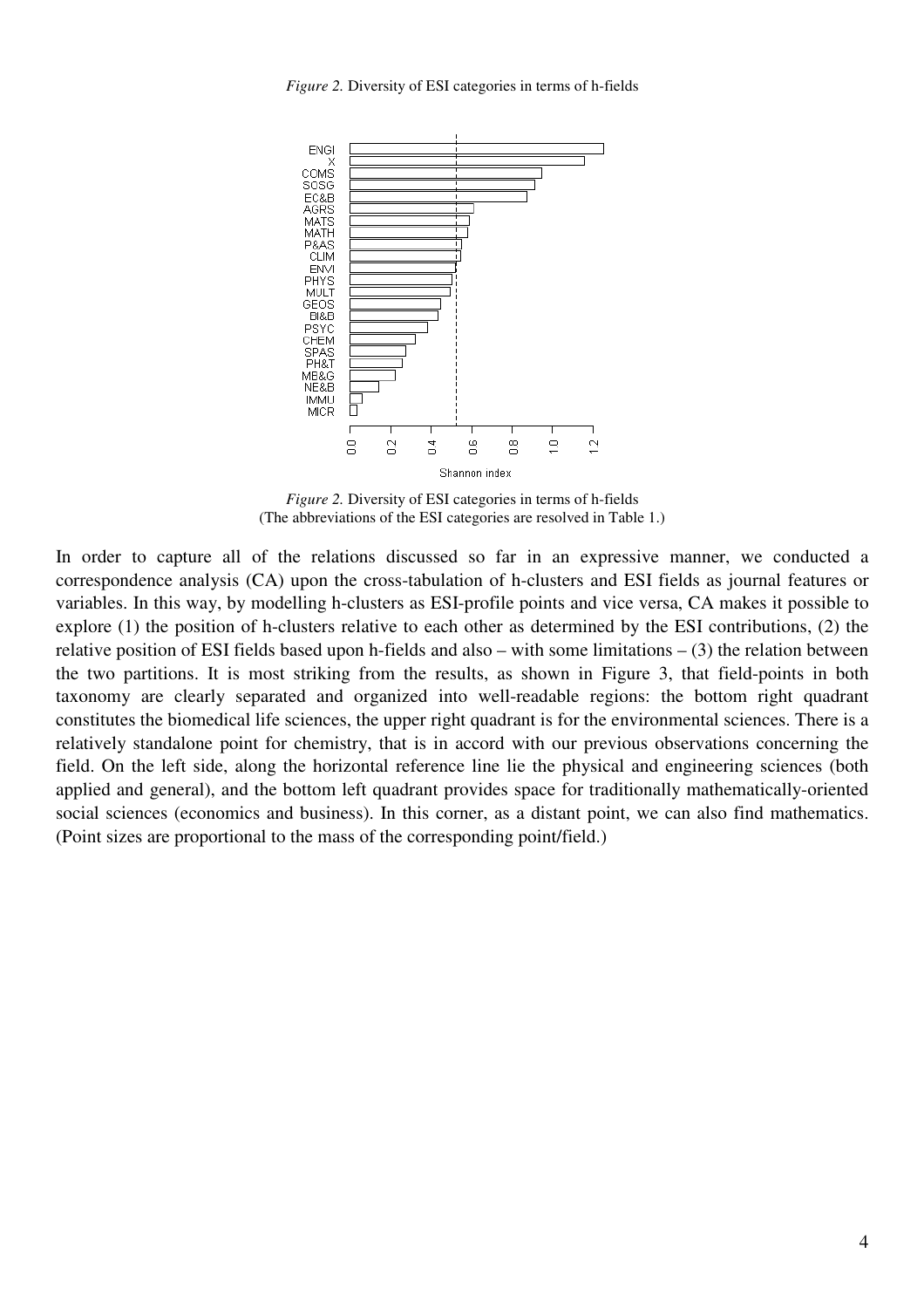

*Figure 3.* A correspondence analysis for h-clusters and ESI categories (The abbreviations of the ESI categories are resolved in Table 1.)

In order to refine the interpretation of h-fields, the core journals within each subgraphs of titles have been identified. The core journal of a h-field in the present context was understood as a representative member of the class, to which the majority of cluster members are similar, that is, which bears the most extensive similarity-based kinship in the cluster. We called these titles the "prototypes" of the h-fields. The formalization of this notion was based upon the concept of betweenness centrality as it is entertained in social network analysis. The procedure of tracing prototypes, then, consisted of the following steps.

(1) In the first step, to clarify and sharpen similarity patterns, we omitted from each cluster the edges with a weight (similarity) value below a selected threshold. This cut-off parameter was set to 0.2.

(2) In these clarified clusters betweenness centrality scores were calculated for each element, and the title with maximum score (in the unambiguous case) was qualified as the core journal. (In the case of "multiple" maxima", i.e. where no unique maximal score existed, we observed highly similar title words, so we could select the first title in alphabetic order without seriously violating the semantic evaluation of the clusters.)

Since betweenness centrality measures, by definition, how many shortest paths go through a certain node, by this method we arrived at a list of journals the elements of which are directly or indirectly connect the most titles in h-fields.

In a subsequent phase, this prototyping exercise was iterated to trace a set of representatives rather than a single core journal. The additional step consisted of the following procedure.

(3) For each h-cluster, sub-clusters were identified utilizing the hierarchical nature of our classification procedure. In particular, we picked a second (lower) level of the hierarchy based on the distribution of modularity values that yielded approximately 200 clusters. Steps (1)–(2) were repeated at this level, resulting in a core journal for each of the 200 clusters. Sub-clusters covered by h-clusters, then, provided a set of further representative titles for each h-cluster at a more detailed level of the classification.

Table 2 summarizes the main characteristics of the 24 largest h-clusters: their size, their h-cluster-level and sub-cluster-level prototypes and their composition in terms of ESI categories (main components). A name was given to the h-fields on the basis of the topics of the prototype journals and the ESI components.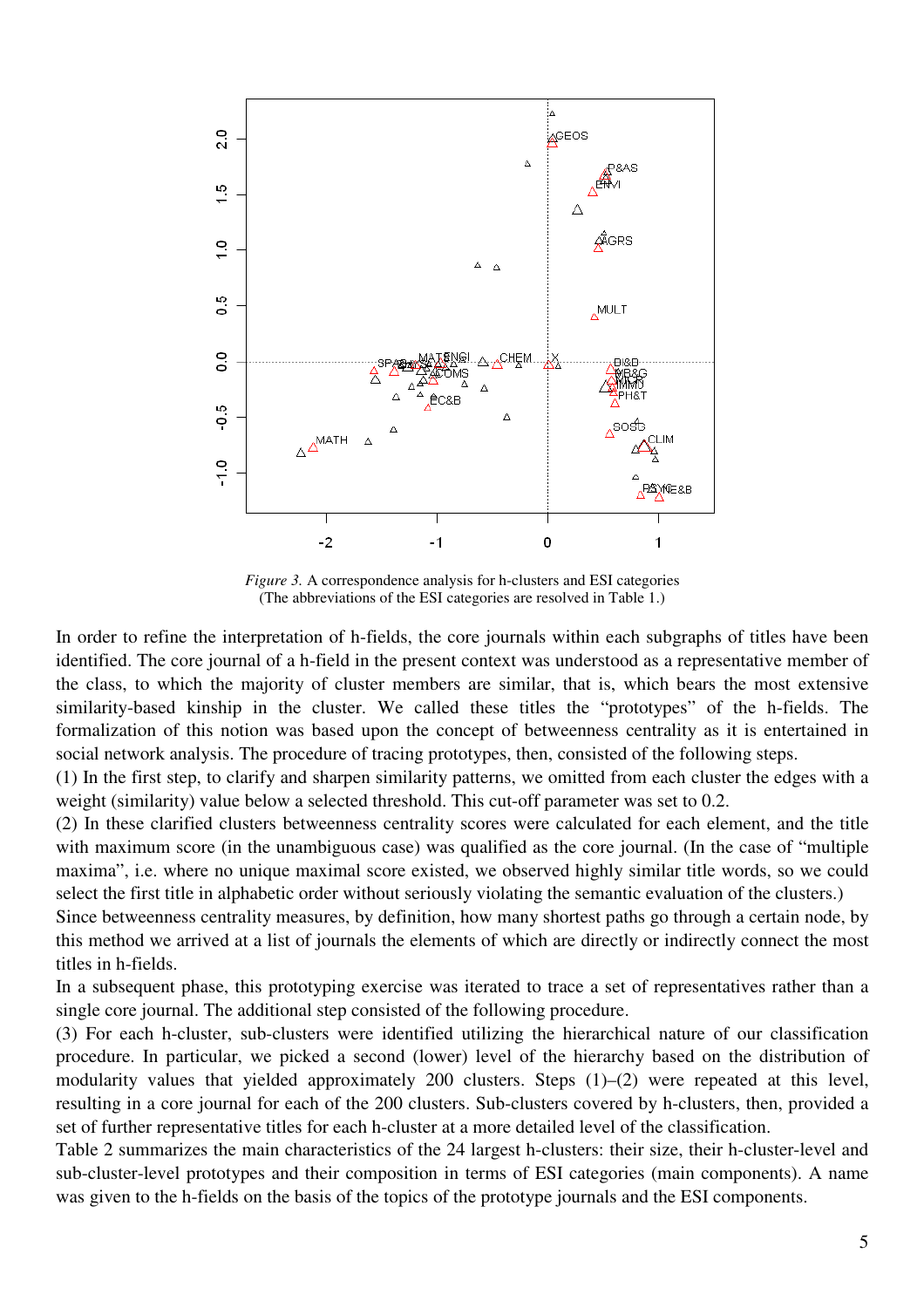In general, it is confirmed that prototypes do disambiguate cluster descriptions in terms of their profiles. Most striking is the case of h-fields dominated by the ESI category ENGINEERING. Cluster 8, for example, that is accounted for by engineering in 64 percent, seems to be a "classical" engineering area further defined by applied mechanics (*Journal of Applied Mechanics–Transactions of the ASME*). In cluster 12, complemented with computer science, engineering is characterized as electronics and communication technology (*AEU-International Journal of Electronics and Communications*). As for cluster 15, engineering stands for knowledge and data engineering, a typical case of computer science (*IEEE Transactions on Knowledge and Data Engineering*).

Table 3 provides a "reverse view": the composition of ESI categories in terms of h-fields. Conspicuously, we can find mutually unambiguous correspondence only in two cases (chemistry and geosciences). The ESI categories CLINICAL MEDICINE, ENGINEERING, COMPUTER SCIENCE, MATHEMATICS and PLANT & ANIMAL SCIENCE turn to be pools of loosely connected h-clusters (as mentioned above for ENGINEERING), while the existence of the giant h-field of Biomedicine sheds light on the subtlety of the border between such traditionally distinct fields like BIOLOGY & BIOCHEMISTRY, MICROBIOLOGY, MOLECULAR BIOLOGY & GENETICS and PHARMACOLOGY & TOXICOLOGY. The ESI categories IMMUNOLOGY and PSYCHIATRY/PSYCHOLOGY appear to be void in terms of h-clusters, as well as the MULTIDISCIPLINARY category, which is of course an artificial "field" covering otherwise unclassifiable journals.

## **Conclusions**

Journal clustering based on h-similarity and complemented with the prototyping routine provided wellconceivable results that are both compatible with and further refine existing taxonomies of science.

We are well aware that results reported here are incomplete and imperfect from several points of view.

The results of the present paper were based on citation data of one single year (2006). By extending the research to several years, the stability of the clusters and the dynamics of formation and decomposition of fields could also be studied.

Mapping of science journals on the basis of h-similarity could be compared with several other journal mapping techniques reported in the literature.

ESI categories can be replaced or supplemented by several other classification schemes as "frames of reference".

All these (and several other) possibilities may form the topic of future research hopefully initiated by the present contribution.

## **References**

Csardi, G., Nepusz, T. (2006). The igraph software package for complex network research. *InterJournal, Complex Systems* 1695. http://igraph.sf.net

Girvan M., Newman M. E. J. (2002). Community structure in social and biological networks. *Proceedings of the National Academy of Sciences of the United States of America*, 99, 7821–7826.

Hirsch, J. E. (2005). An index to quantify an individual's scientific research output. *Proceedings of the National Academy of Sciences of the United States of America*, 102 (46), 16569–16572 (also available at: arXiv: physics/0508025, accessible via http://arxiv.org/abs/physics/0508025)

Newman M. E. J., Girvan M. (2004) Finding and evaluating community structure in networks. *Physics Reviews E*, 69, 026113

Newman, M. E. J. (2006). Modularity and community structure in networks. *Proceedings of the National Academy of Sciences of the United States of America*, 103(23), 8577–8582.

Pons, P., Csardi, G. (no date). http://igraph.sourceforge.net/doc/R/walktrap.community.html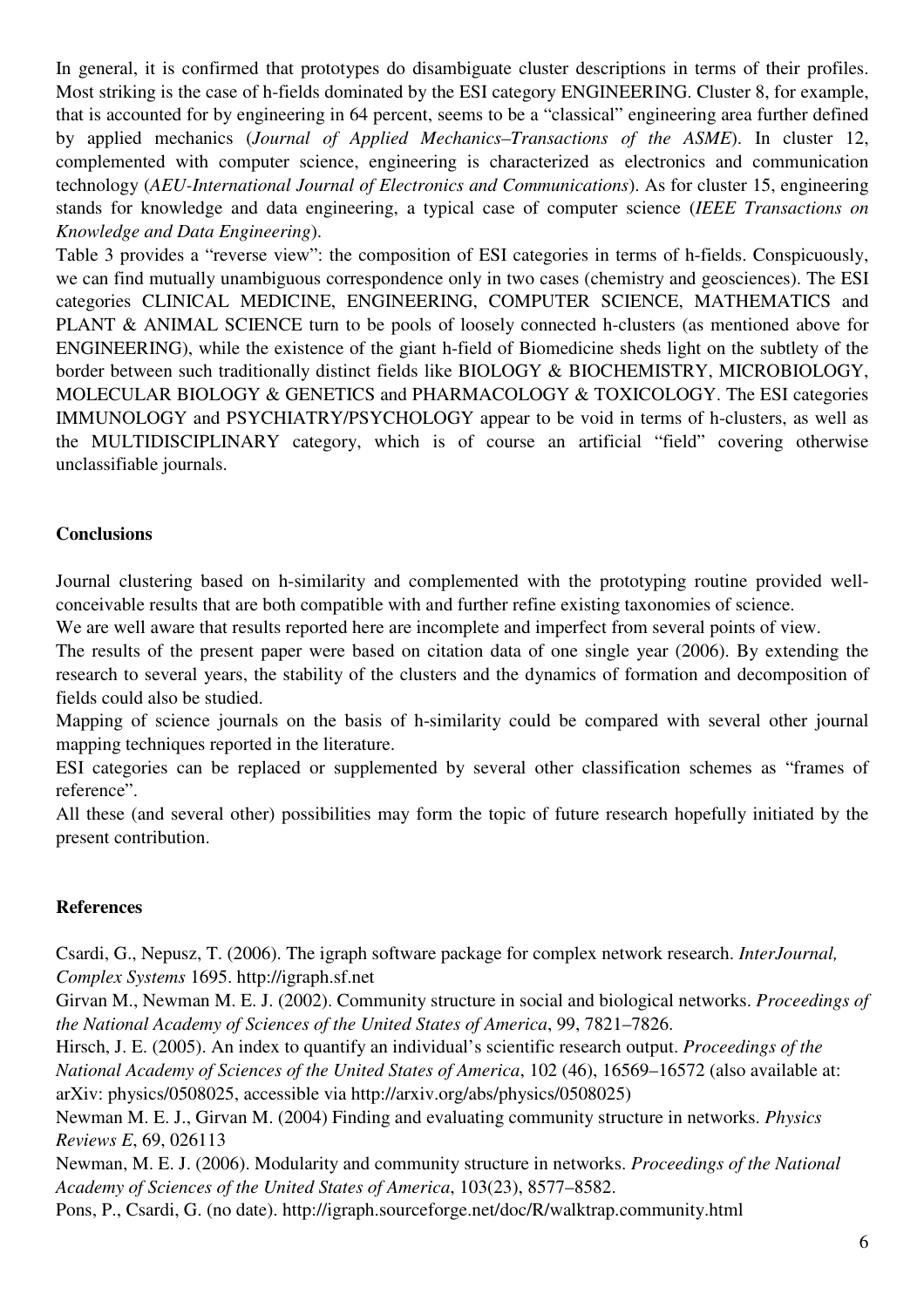Pons, P., Latapy, M. (2005). Computing communities in large networks using random walks, http://arxiv.org/abs/physics/0512106

R Development Core Team (2009). R: *A language and environment for statistical computing*. R Foundation for Statistical Computing, Vienna, Austria. ISBN 3-900051-07-0, URL http://www.R-project.org. Schubert, A. (2010). A reference-based Hirschian similarity measure for journals. *Scientometrics*, DOI 10.1007/s11192-009-0072-4

| <b>ESI category</b>                | <b>Abbrev</b> |
|------------------------------------|---------------|
| <b>AGRICULTURAL SCIENCES</b>       | <b>AGRS</b>   |
| <b>BIOLOGY &amp; BIOCHEMISTRY</b>  | BI&B          |
| <b>CHEMISTRY</b>                   | <b>CHEM</b>   |
| <b>CLINICAL MEDICINE</b>           | <b>CLIM</b>   |
| <b>COMPUTER SCIENCE</b>            | <b>COMS</b>   |
| <b>ECONOMICS &amp; BUSINESS</b>    | EC&B          |
| <b>ENGINEERING</b>                 | <b>ENGI</b>   |
| ENVIRONMENT/ECOLOGY                | <b>ENVI</b>   |
| <b>GEOSCIENCES</b>                 | GEOS          |
| <b>IMMUNOLOGY</b>                  | <b>IMMU</b>   |
| <b>MATERIALS SCIENCE</b>           | <b>MATS</b>   |
| <b>MATHEMATICS</b>                 | MATH          |
| <b>MICROBIOLOGY</b>                | <b>MICR</b>   |
| MOLECULAR BIOLOGY & GENETICS       | MB&G          |
| <b>MULTIDISCIPLINARY</b>           | <b>MULT</b>   |
| <b>NEUROSCIENCE &amp; BEHAVIOR</b> | NE&B          |
| PHARMACOLOGY & TOXICOLOGY          | PH&T          |
| <b>PHYSICS</b>                     | <b>PHYS</b>   |
| <b>PLANT &amp; ANIMAL SCIENCE</b>  | P&AS          |
| PSYCHIATRY/PSYCHOLOGY              | <b>PSYC</b>   |
| SOCIAL SCIENCES, GENERAL           | SOSG          |
| <b>SPACE SCIENCE</b>               | <b>SPAS</b>   |

*Table 1*  Categories used in the Essential Science Indicators database and their abbreviations used in this paper

*Table 2*  The 24 largest h-clusters, their size, prototypes and main ESI components

| #              | <b>Cluster</b><br>size | <b>Cluster name</b>      | h-cluster-level prototype                      | Sub-cluster-level prototypes                                                                                                                                                                                                                                                                                                                                                                                                                     | <b>Main ESI components</b>                                                                                                                                         |
|----------------|------------------------|--------------------------|------------------------------------------------|--------------------------------------------------------------------------------------------------------------------------------------------------------------------------------------------------------------------------------------------------------------------------------------------------------------------------------------------------------------------------------------------------------------------------------------------------|--------------------------------------------------------------------------------------------------------------------------------------------------------------------|
|                | 1214                   | Biomedicine              | <b>ANALYTICAL</b><br><b>BIOCHEMISTRY</b>       | journal of infectious diseases, journal of<br>lipid research, bulletin of the history of<br>medicine, chemical & pharmaceutical<br>bulletin, journal of theoretical biology,<br>journal of oral and maxillofacial surgery,<br>nature medicine, computers in biology<br>and medicine, nature genetics,<br>chromatographia, archives of<br>microbiology, american journal of<br>enology and viticulture, acta<br>parasitologica, aaps pharmscitech | CLINICAL MEDICINE (23%),<br>BIOLOGY & BIOCHEMISTRY (19%),<br>MOLECULAR BIOLOGY &<br><b>GENETICS (13%),</b><br>PHARMACOLOGY & TOXICOLOGY<br>(8%), MICROBIOLOGY (7%) |
| $\overline{c}$ | 904                    | <b>Clinical Medicine</b> | <b>NEW ENGLAND</b><br>JOURNAL OF MEDICINE      | annals of otology rhinology and<br>laryngology, new england journal of<br>medicine, american journal of<br>roentgenology, patient education and<br>counseling, journal of urology, academic<br>radiology, journal of exposure science<br>and environmental epidemiology, bjog-<br>an international journal of obstetrics and<br>gynaecology, skin research and<br>technology, european journal of cardio-<br>thoracic surgery                    | CLINICAL MEDICINE (82%),<br>SOCIAL SCIENCES, GENERAL<br>(5%)                                                                                                       |
| 3              | 436                    | Chemistry                | <b>ACCOUNTS OF</b><br><b>CHEMICAL RESEARCH</b> | fluid phase equilibria, hydrocarbon<br>processing, accounts of chemical<br>research, polymer engineering and<br>science, bulletin of the chemical society<br>of japan, aatcc review, bwk                                                                                                                                                                                                                                                         | CHEMISTRY (72%)                                                                                                                                                    |
| 4              | 428                    | Ecology &<br>Evolution   | ANNUAL REVIEW OF<br>ECOLOGY EVOLUTION          | journal of phycology, journal of wildlife<br>management, apidologie, entomological                                                                                                                                                                                                                                                                                                                                                               | PLANT & ANIMAL SCIENCE (68%)                                                                                                                                       |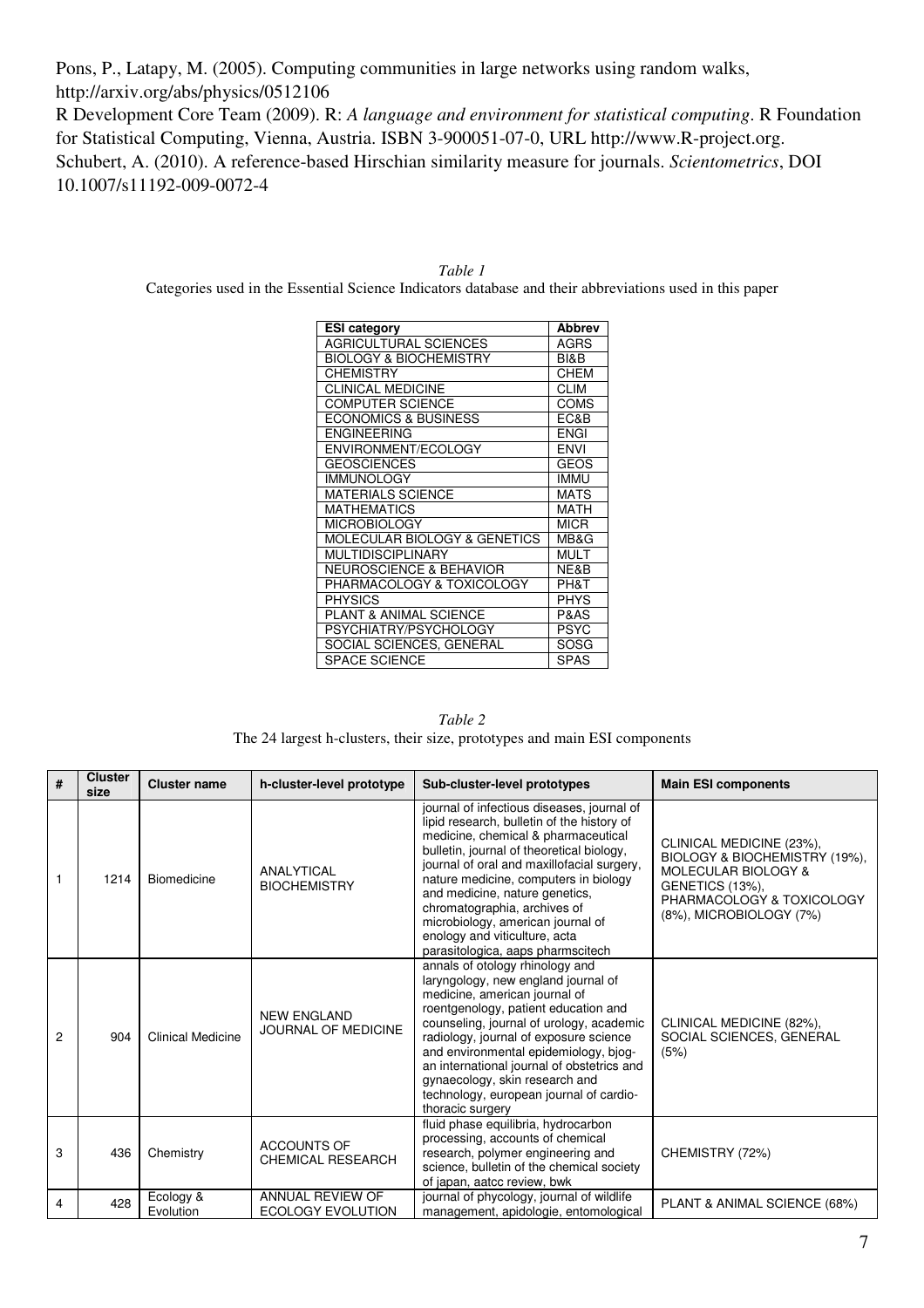| #  | <b>Cluster</b><br>size | <b>Cluster name</b>                                         | h-cluster-level prototype                                                            | Sub-cluster-level prototypes                                                                                                                                                                                                                                                                                                                                                                                              | <b>Main ESI components</b>                                                                 |
|----|------------------------|-------------------------------------------------------------|--------------------------------------------------------------------------------------|---------------------------------------------------------------------------------------------------------------------------------------------------------------------------------------------------------------------------------------------------------------------------------------------------------------------------------------------------------------------------------------------------------------------------|--------------------------------------------------------------------------------------------|
|    |                        |                                                             | AND SYSTEMATICS                                                                      | news, journal of morphology,<br>zoosystema, brittonia, forest science,<br>iawa journal, american malacological<br>bulletin                                                                                                                                                                                                                                                                                                |                                                                                            |
| 5  | 386                    | Environmental<br><b>Sciences</b>                            | PLANT AND SOIL                                                                       | genome, journal of hydraulic<br>engineering-asce, hortscience, journal<br>of applied meteorology and climatology,<br>remote sensing of environment, water<br>air and soil pollution, soil science,<br>mycotaxon, agriculture and human<br>values, biogeochemistry, fungal<br>diversity, journal of biological education                                                                                                   | PLANT & ANIMAL SCIENCE (30%),<br>ENVIRONMENT/ECOLOGY (23%),<br>AGRICULTURAL SCIENCES (13%) |
| 6  | 379                    | Neuroscience &<br><b>Behavior</b>                           | <b>PSYCHOSOMATICS</b>                                                                | psychotherapy and psychosomatics,<br>journal of neurology neurosurgery and<br>psychiatry, international journal of<br>nursing studies, annual review of<br>neuroscience, neuropsychology, history<br>of the human sciences                                                                                                                                                                                                | <b>NEUROSCIENCE &amp; BEHAVIOR</b><br>(43%), CLINICAL MEDICINE (22%)                       |
| 7  | 365                    | <b>Materials</b><br>Science                                 | <b>PROGRESS IN</b><br><b>MATERIALS SCIENCE</b>                                       | surface & coatings technology, powder<br>metallurgy, ieee journal of selected<br>topics in quantum electronics, american<br>ceramic society bulletin, ndt & e<br>international, reviews of modern<br>physics, cirp annals-manufacturing<br>technology, vacuum, glass and<br>ceramics, materials world, micro                                                                                                              | PHYSICS (38%), MATERIALS<br>SCIENCE (35%)                                                  |
| 8  | 221                    | Mechanics &<br>Mechanical<br>Engineering                    | <b>JOURNAL OF APPLIED</b><br><b>MECHANICS-</b><br><b>TRANSACTIONS OF</b><br>THE ASME | journal of fluids and structures,<br>numerical algorithms, fire and materials,<br>international journal of fatigue, noise<br>control engineering journal, international<br>journal of non-linear mechanics,<br>experimental thermal and fluid science,<br>international journal of heavy vehicle<br>systems, structural safety, mechanism<br>and machine theory, strojarstvo                                              | ENGINEERING (64%)                                                                          |
| 9  | 206                    | Geosciences                                                 | AMERICAN JOURNAL<br>OF SCIENCE                                                       | proceedings of the geologists<br>association, geochimica et<br>cosmochimica acta, pure and applied<br>geophysics, aapg bulletin                                                                                                                                                                                                                                                                                           | GEOSCIENCES (85%)                                                                          |
| 10 | 200                    | <b>Mathematics</b>                                          | PACIFIC JOURNAL OF<br><b>MATHEMATICS</b>                                             | european journal of combinatorics,<br>nonlinear analysis-theory methods &<br>applications, pacific journal of<br>mathematics, journal of symbolic logic                                                                                                                                                                                                                                                                   | MATHEMATICS (93%)                                                                          |
| 11 | 142                    | Theoretical<br>Physics                                      | AMERICAN JOURNAL<br>OF PHYSICS                                                       | annals of physics, siam journal on<br>applied mathematics, space science<br>reviews, annual review of astronomy<br>and astrophysics, letters in<br>mathematical physics, atomic energy                                                                                                                                                                                                                                    | PHYSICS (50%), SPACE SCIENCE<br>(26%)                                                      |
| 12 | 138                    | Electronics                                                 | AEU-INTERNATIONAL<br>JOURNAL OF<br>ELECTRONICS AND<br><b>COMMUNICATIONS</b>          | ieee network, ieee transactions on<br>circuits and systems for video<br>technology, journal of electronic<br>imaging, electronics letters, ieee<br>transactions on circuits and systems ii-<br>express briefs, iee proceedings-circuits<br>devices and systems, iee proceedings-<br>microwaves antennas and propagation,<br>ieee design & test of computers, ieee<br>transactions on computers, computer<br>music journal | ENGINEERING (48%), COMPUTER<br>SCIENCE (41%)                                               |
| 13 | 137                    | Animal &<br>Veterinary<br>Sciences                          | <b>SMALL RUMINANT</b><br><b>RESEARCH</b>                                             | canadian veterinary journal-revue<br>veterinaire canadienne, bulletin of the<br>veterinary institute in pulawy, czech<br>journal of animal science, journal of<br>animal science, anthrozoos                                                                                                                                                                                                                              | PLANT & ANIMAL SCIENCE (88%)                                                               |
| 14 | 108                    | <b>Physical Therapy</b><br>& Sports<br>Medicine             | <b>CLINICAL</b><br><b>BIOMECHANICS</b>                                               | clinics in sports medicine, physical<br>therapy, injury-international journal of<br>the care of the injured, journal of<br>strength and conditioning research,<br>travail humain                                                                                                                                                                                                                                          | CLINICAL MEDICINE (82%)                                                                    |
| 15 | 100                    | Computer-aided<br>Knowledge &<br>Artificial<br>Intelligence | <b>IEEE TRANSACTIONS</b><br>ON KNOWLEDGE AND<br>DATA ENGINEERING                     | computer, journal of artificial intelligence<br>research, international journal of<br>approximate reasoning, acm<br>transactions on computer systems, ieee<br>software, computational linguistics,<br>geoinformatica                                                                                                                                                                                                      | COMPUTER SCIENCE (58%),<br>ENGINEERING (34%)                                               |
| 16 | 61                     | Logistics                                                   | NAVAL RESEARCH<br>LOGISTICS                                                          | naval research logistics, concurrent<br>engineering-research and applications,<br>mathematical programming, journal of<br>optimization theory and applications,                                                                                                                                                                                                                                                           | ENGINEERING (69%)                                                                          |